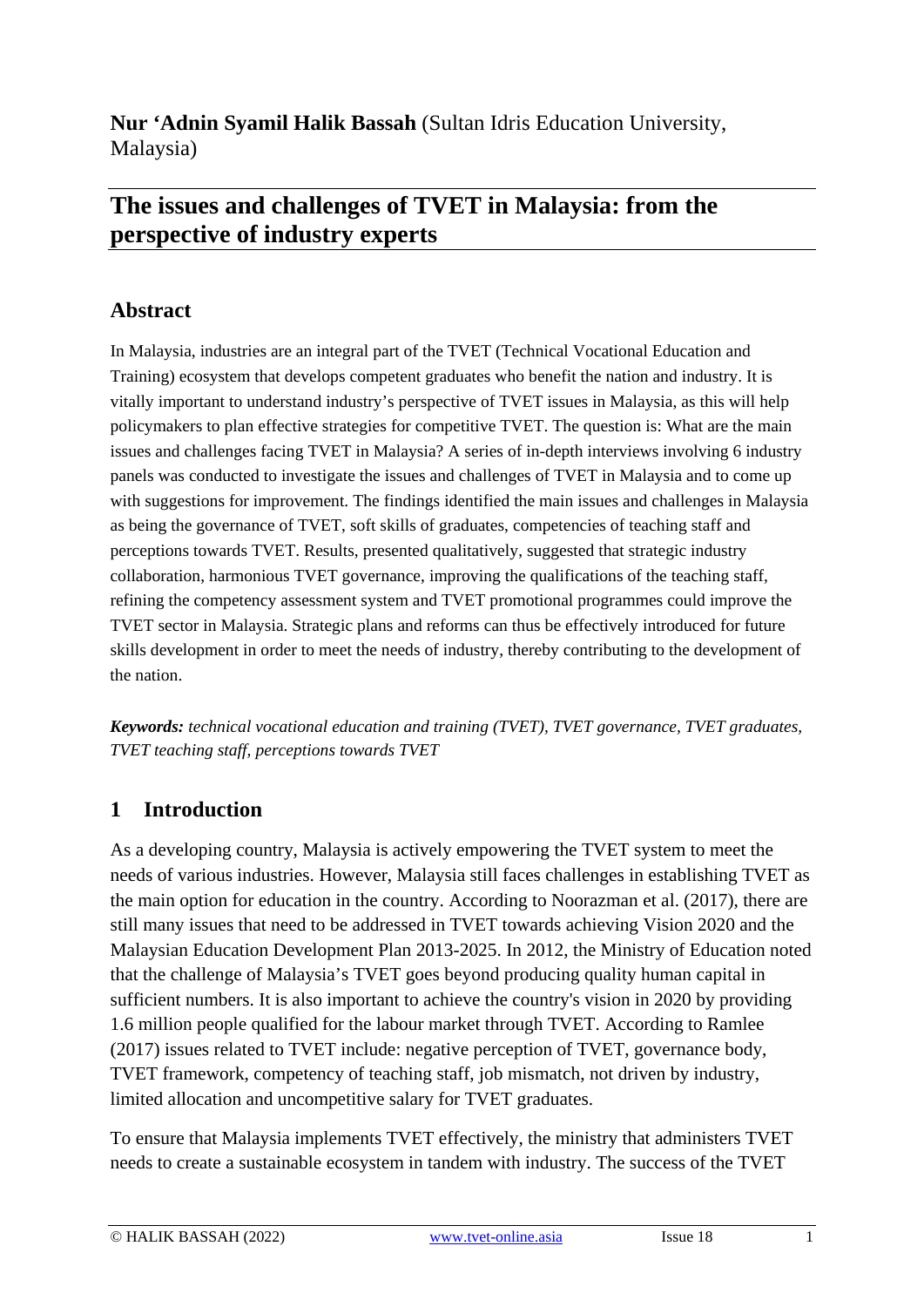ecosystem depends on close cooperation and industry-driven initiatives, encompassing technology and knowledge sharing, practical experience, intensive training of instructors and industrial training of students (Aminuddin 2011). At the same time, skills institutions and industry need to align common goals, based on sharing knowledge, learning and intensifying collaboration. The success of this collaboration depends on the strategic and tactical approaches made by skills institutions and industry as joint venture partners (Ashari & Rasul 2014).

There is no doubt that a collaborative network of skills institutions and industries will need to demonstrate that it is of mutual benefit. Various programmes can result in a win-win situation for both parties, such as research or research studies, staff participation, student training, student placement and other relevant forms of collaboration (Liew et al. 2012). A more efficient TVET ecosystem must involve industry to a significant extent.

## **2 The Need for Industry Collaboration**

In Malaysia, there are various kinds of collaboration between skills institutions and industries which permits students to be attached to industries. Placements include job training as part of the pre-employment skills development process. Furthermore, all technical undergraduates in universities and polytechnics in Malaysia have to undergo 3 to 6 months of industrial training Hence, industry support in providing job training to TVET graduates is crucial to ensuring their employability.

According to Alias and Hassan (2013), in 2010 alone, 5,000 companies trained up 7,800 community college students. A large number of industries need to open up opportunities to provide job training for undergraduates. During job training, industries are expected to provide them with suitable tasks, which prepare them for work as well as offering future learning. Anticipated outcomes for students are improved technical skills and soft skills.

In previous research conducted by Osman et al. (2008), universities and polytechnics students in Malaysia revealed that industrial training made them feel more confident in their ability to learn and undertake vocational-related tasks. Training in industry gave them "real-life experience" (ibid.) they could link to the theoretical knowledge acquired in universities or polytechnics. Industrial training really does seem to improve students' soft skills as expected.

Challenges related to TVET from the perspective of industry are less easy to determine. Understanding how industry sees TVET in Malaysia will help skills institutions to prepare their students for the demands of industrial placements. Awareness of the issues or problems that industry might anticipate will help students to be better prepared for employment. As such, this paper aims to investigate industry's observations with regard to TVET in Malaysia. The research question is: what are the main issues or challenges of TVET in Malaysia?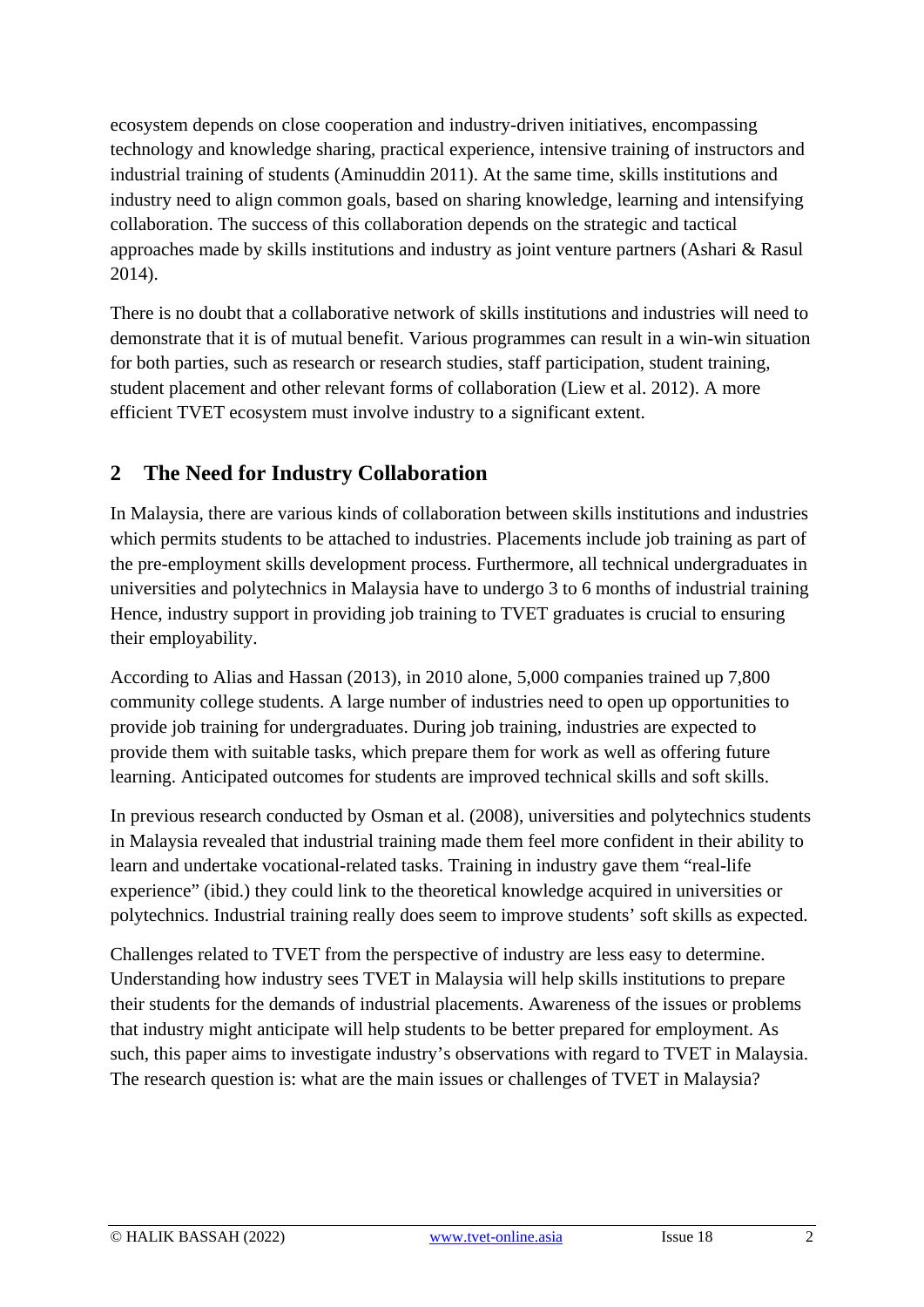## **3 Methodology**

This study will use qualitative methodology in the process of obtaining input to be used as research findings. Creswell (2012) defines qualitative research as a process of inquiry into the direction of understanding based on the data collection methods used when reviewing a social problem. This study employs an interpretive qualitative approach and uses an inductive approach to understand the context of various industries from the experiences of the experts involved in training interns and fresh graduates. Data has been collected through in-depth interviews and social interactions with industry experts to determine their observations, knowledge, experience and opinions on TVET issues and challenges in Malaysia. According to Merriam and Tisdell (2015), the experts' range of experience and knowledge would provide rich insights into the need to improve the quality of education.

### **3.1 Participants**

The participants involved in this study were experts from various industries in Malaysia and were identified based on the following criteria:

- 1. A minimum of 10 years working experience in a particular industry
- 2. In possession of a diploma or degree or professional certification in related industry
- 3. Experience of supervising interns or fresh graduates

### **3.2 Instruments**

Semi-structured interview protocols were constructed to guide the in-depth sessions with industry experts. According to Montoya (2016), questions in a semi-structured interview allow participants to respond flexibly. The largest part of the interview was guided by a list of questions related to TVET issues and challenges in Malaysia. Neither the exact wording nor the sequence of the questions was determined ahead of time. This format, according to Montoya (2016), allows the researcher to respond to views as they evolve during the course of an interview, giving space for new ideas on the topics discussed. At the same time, it gives the researcher scope to construct new questions spontaneously to ensure the richness of the data. Interview protocols were validated by two experts with PhD qualifications; educational policy and education management at higher learning institutions.

### **3.3 Data Collection Procedure**

Participants in this study were identified by the human resources departments of their respective organizations based on the criteria as suggested. All six participants were then contacted via email to arrange one-to-one interviews through Google Meet. With their consent, all of the interviews were recorded. Semi-structured interview protocols were used as a reference to guide the process of the interview sessions and ensure that participants provided unbiased and independent opinions.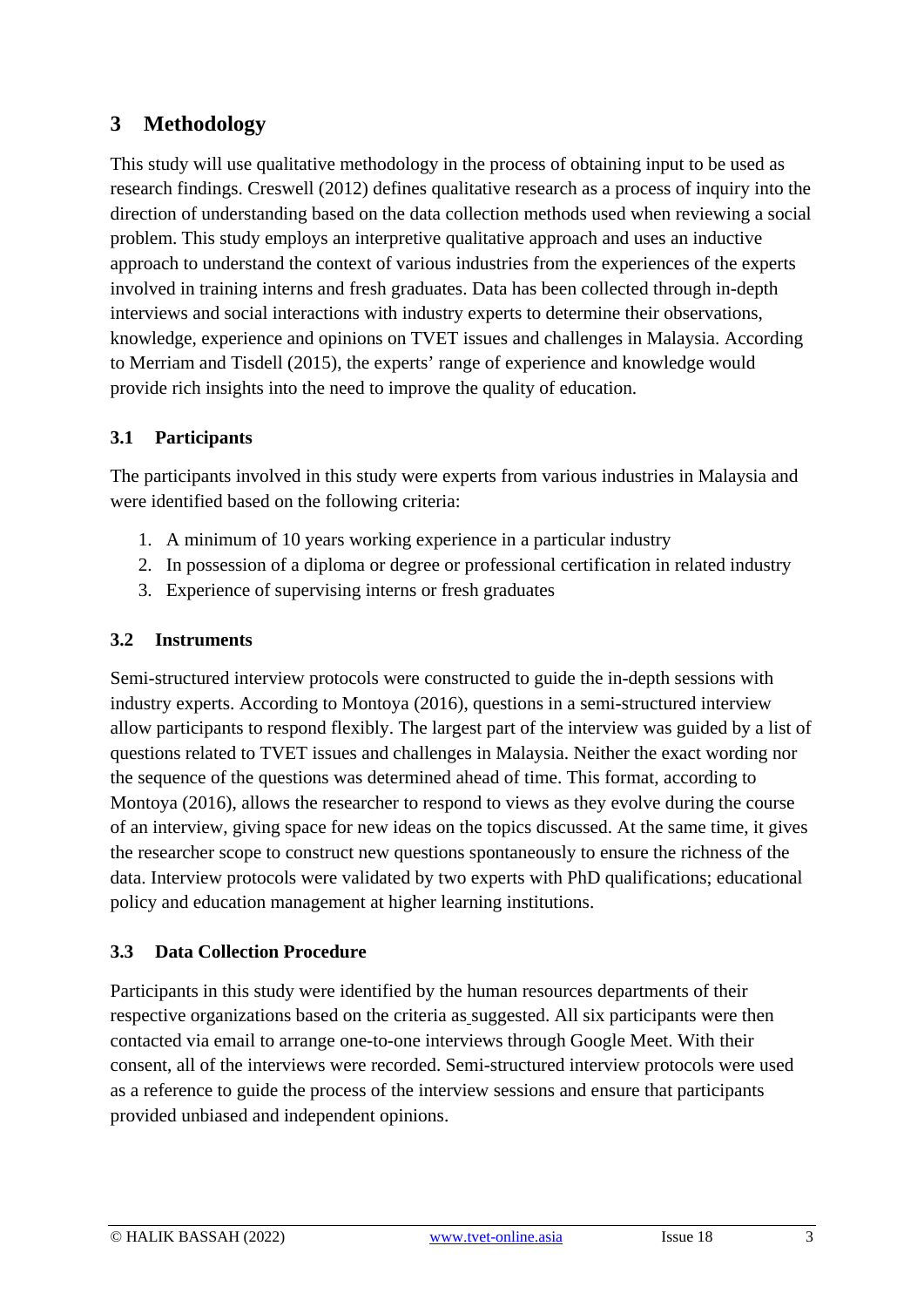#### **3.4 Data Analysis**

Thematic analysis was used to evaluate the data gleaned from interviews. All of the interviews were transcribed and coded to identify the main issues and challenges facing TVET in Malaysia, along with suggestions and potential solutions. Respondents were asked to verify the transcripts before researchers began compiling, coding and categorising the data to obtain the theme of the study. Data was then categorised according to the emerging theme.

Having processed all of the data and identified the emergent themes, researchers prepared a set of expert consent forms. Cohen (1960) has introduced a method for determining the reliability of qualitative data in the form of interviews in which the procedure indicates that there are two (or more) evaluators independently categorising unit samples and determining the level, importance, and stability of their consent sampling. The Cohen Kappa Index analysis was performed to find the degree of alignment of the analysis unit with the constructed theme. In this study, three qualitative experts in the field of TVET were appointed to be the evaluators of the constructed themes.

## **4 Findings**

In investigating the main issues of TVET in Malaysia, four themes emerged from the data: (i) the governance of TVET, (ii) graduates' soft-skills (iii) the competencies of teaching staff (iv) perception towards TVET.

#### **4.1 Profile of Participants**

Six industry experts, each from a different specialist field, were interviewed, three from international companies and three from local ones. All experts had at least five years of experience supervising fresh graduates and interns. Four of the experts had previously participated in TVET town hall sessions on several occasions., Pseudonyms were used to safeguard participants' anonymity.

| <b>Pseudonyms</b> | Company      | <b>Sector</b>                                           | <b>Years of</b><br><b>Experience</b> | <b>Position</b>                                               |
|-------------------|--------------|---------------------------------------------------------|--------------------------------------|---------------------------------------------------------------|
| Suria             | A            | Beauty and Spa therapy                                  | 15                                   | <b>Managing Director</b>                                      |
| Mohamed           | B            | Heating, Ventilation,<br>and Air Conditioning<br>(HVAC) | 34                                   | Senior Manager, Dept.<br>Of Research and<br>Development (R&D) |
| Naim              | $\mathsf{C}$ | <b>Hospitality and Culinary</b>                         | 11                                   | Sous Chef                                                     |
| Saiful            | D            | <b>Fashion Technology</b>                               | 31                                   | <b>Managing Director</b>                                      |

Table 1: **Profile of Industry Experts**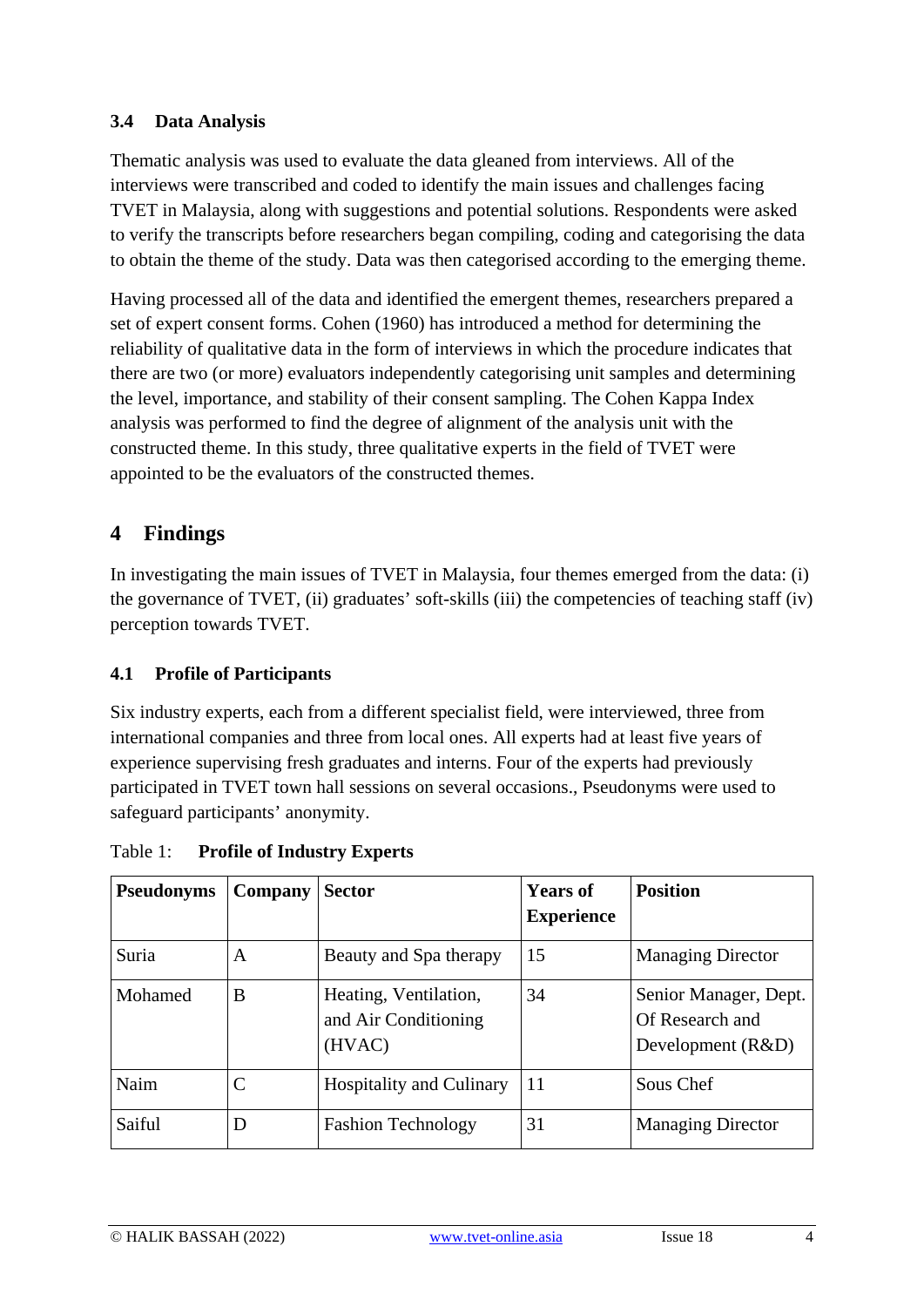| Hazwan | Automotive                             | 10 | <b>Technician Supervisor</b> |
|--------|----------------------------------------|----|------------------------------|
| Faiz   | Electrical and Electronics 13<br>(E&E) |    | <b>Project Supervisor</b>    |

#### **4.2 Governance of TVET**

The governance of TVET was one of the themes to emerge from the interviews with the experts. With eight ministries administering TVET in Malaysia, resources are not deployed as effectively as they might be. Furthermore, different certifications also pose a problem to determining the standard of TVET graduates.

#### *4.2.1 Ministry Administering TVET*

Uncoordinated TVET governance is the biggest problem in Malaysian TVET programmes. This is due to the fact that different ministries implement TVET for various levels of education. The problem is exacerbated when there are no major ministries administering TVET. For instance:

*"I think we have a problem in terms of TVET coordination. Who is actually administering TVET now? The Ministry of Education and the Ministry of Human Resources both claim to do so. This is very confusing." (Mr. Hazwan)*

The involvement of multiple ministries in TVET is problematic, as the same courses are on offer, but with different certifications and accreditations. Mr. Mohamed noted a similar problem:

*"If we look at Malaysia, there are seven or eight Ministries administering TVET. The two largest are the Ministry of Education and the Ministry of Human Resources. The problem that arises from this situation is that, not only is there variation in certification for the same courses, but almost all of these ministries offer the same skills courses." (Mr. Mohamed)*

Mr. Mohamed added that he did not see any specific ministry with overall responsibility for TVET:

*"When there are too many ministries running TVET, there are too many certifications. I see no single entity or ministry that specifically runs TVET in Malaysia." (Mr. Mohamed)*

Additionally, this overlap of governing ministries has left the direction of TVET blurred:

*"I can see overlap and unclear division of responsibilities due to the involvement of several ministries in the delivery of TVET programmes in*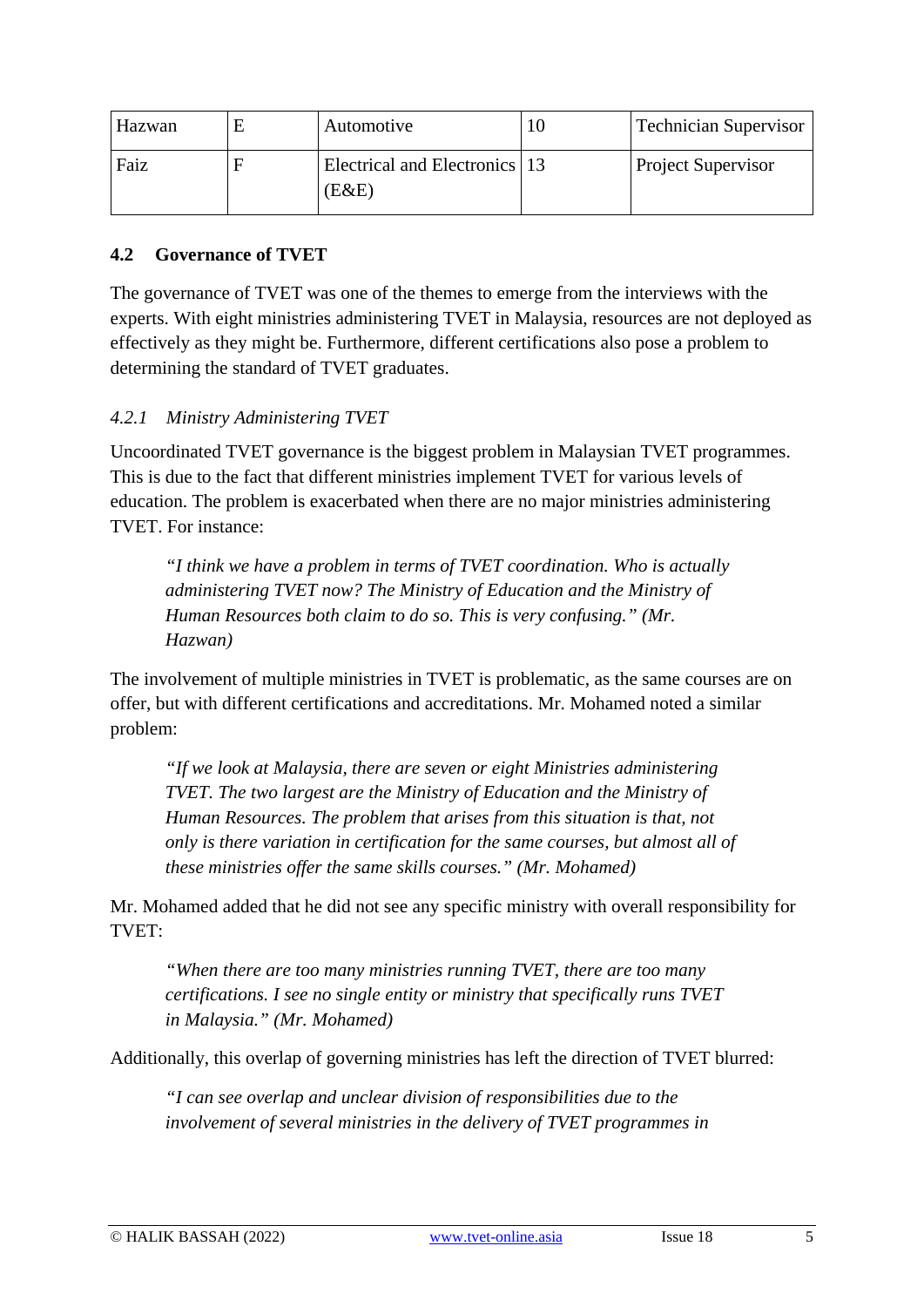*this country. So our TVET cannot move forward… we are stuck here. TVET needs to be led by one ministry." (Mr. Faiz)*

The problem of too many ministries administering TVET has also led to inefficient management of resources. This is true of financial resources and expertise, for example:

*"When there are too many TVET institutions offering the same courses, I can see that government cannot provide the best equipment due to limited financial resources. They can't train all of the instructors up to professional levels. So, the current number of expert instructors cannot be accommodated to all institutions." (Mrs Suria)*

#### *4.2.2 Accreditation Body and Certification of TVET*

Accreditation bodies that recognise TVET certification in Malaysia are also seen as uncoordinated with the existence of two accreditation bodies, namely the Malaysian Qualifications Agency (MQA) and the Department of Skills Development (DSD). Although the courses offered are the same, there are differences in certification accreditation for the courses because the TVET institutions are under different ministries:

*"I think TVET certification is a bit chaotic. There is TVET certification under MQA, and also under DSD. Here at Community College, the certification is under MQA. But many other colleges offer similar courses with certification from DSD." (Mr. Saiful)*

When there are differences in accreditation, issues related to TVET standards also arise. One participant expressed disappointment in being unable to see a bright future for TVET due to these discrepancies in accreditation:

*"I see a lot of institutes that run TVET in Malaysia. Polytechnics, ILP, IKBN, Mara College, community college, vocational college, private institutions, they all run TVET... running the same courses. That doesn't mean they can't do TVET, but we have to coordinate all this. When there are too many, we don't even know how to set TVET standards. The institutes I mentioned, they are all under different ministries. So where do we really want to take our TVET?" (Mr. Naim)*

Duplication of TVET courses and programmes was also seen as a challenge to the TVET system. Focused TVET institutions would improve the TVET system in Malaysia:

*"Malaysia is facing the following challenge to the TVET system which is... duplication of TVET programmes offered by several ministries, with little differentiation and sometimes with no difference at all! I wonder if a TVET institution can run a particular course. There must be more focus to produce the best product."(Mr. Faiz)*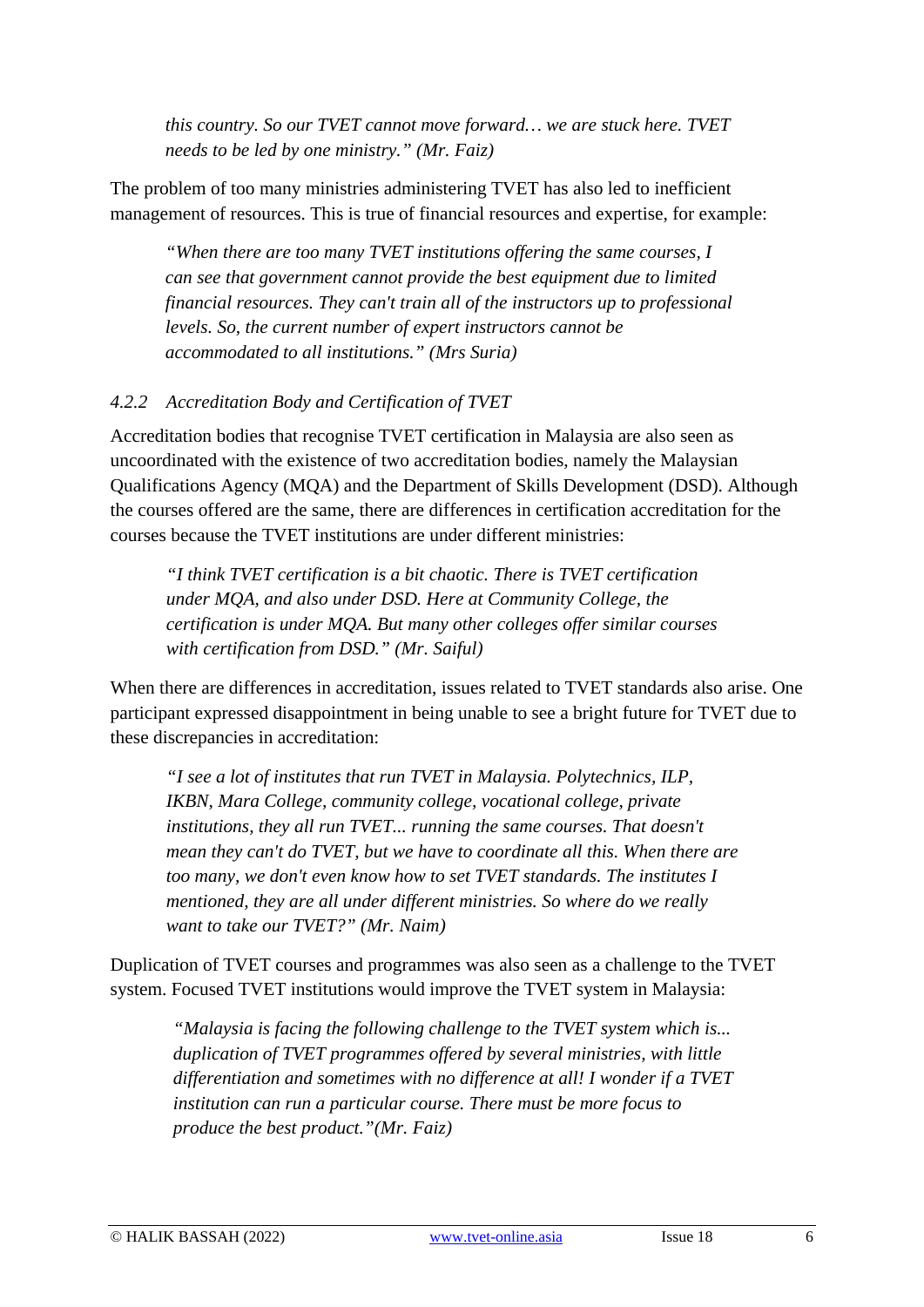#### **4.3 Graduates' Soft-skills**

TVET graduates' competencies need to be balanced between technical skills and soft skills. Both are benchmarks of graduates' marketability to the world of work. However, there are several issues related to these soft skills, including social and communication skills, technology skills, teamwork and leadership.

#### *4.3.1 Social and Communication Skills*

According to the participants, TVET graduates have good technical skills. However, they lack good communication skills, especially when dealing with customers or clients:

*"These TVET students… I see that they are only taught hard skills. Their ability to interact, to communicate is very weak. For me, their technical competency is acceptable, but when they are interacting with the boss or with customers, their communication skills (and public relations)... are weak, their body language is inappropriate. You can't play with your mobile phone when you go for lunch with clients!" (Mr. Hazwan)*

Aside from academic qualifications, industry respondents expect their employees to have good social skills and to be able to mingle well with others:

> *"We need our employees to be more than good academics. We want them to have good social skills, to be able to carry themselves, mix with other people, and get along well." (Mr. Mohamed)*

Apart from communicating informally, the ability to communicate formally such as making presentations is also a skill that TVET graduates need:

> *"Some TVET graduates lack (oral) presentation skills, they just read what is written on screen. We want them to be able to deliver information effectively." (Mrs Suria)*

#### *4.3.2 Technology Skills*

In addition to skills in their respective fields, TVET graduates need to have additional packages such as computer literacy and technology skills. Graduates need to master these skills in order to make themselves relevant to the market:

> *"Now is the age of technology. Much of our equipment is advanced and digitalised, requiring technological skills. Sometimes we have to do programming, so we need all those skills." (Mr. Faiz)*

There are other soft skills which may need to be developed relating to technical communications. TVET graduates are expected to have good computer literacy, to be capable of data entry, data management and other processes: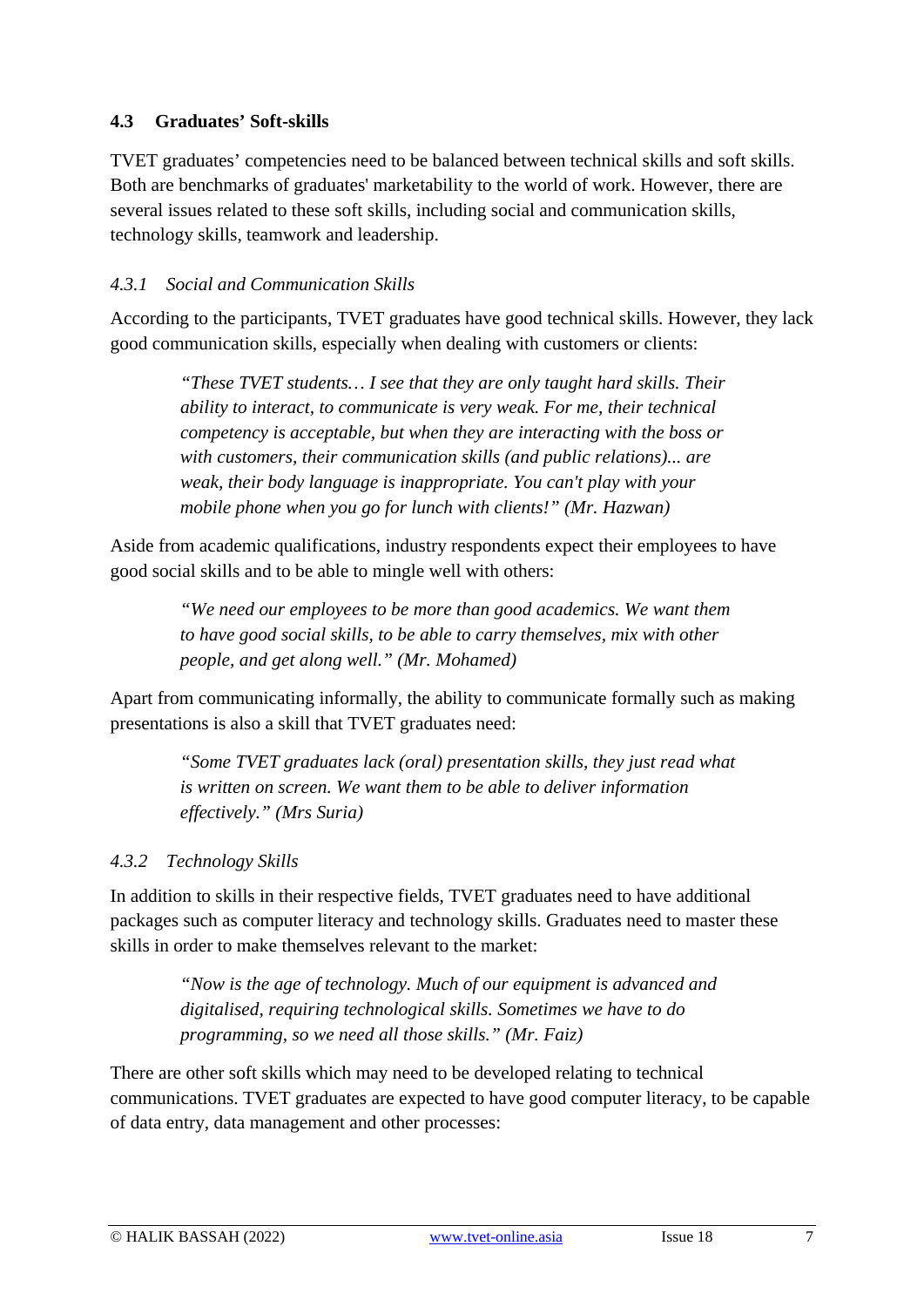*"TVET students must have extra skills, especially computer skills. These computer skills are necessary for documentation, recording and filing. We sometimes need to use computers to control production systems. The ability to use multiple applications is also necessary." (Mr. Mohamed)*

These skills are related to technical communication and are necessary for tasks such as reporting and communicating accurately. Most new TVET graduates lack technological skills in computers and data management. There is a need for computer courses for TVET students.

*"We have to admit that many TVET graduates are very weak in the use of computers. They are not even capable of using basic Office Windows. They need computer classes to prepare them for entering the workplace." (Mrs Suria)*

#### *4.3.3 Teamwork*

Teamwork was an emergent theme from the data. The industry experts considered communications within the team as essential in order to achieve company goals. Failing to convey exact messages to their team might slow down productivity and increase miscommunication. Therefore, each employee is accountable to other team members:

> *"Teamwork is very important in achieving set goals. I think the college should create a special syllabus or module to improve the communication skills of TVET graduates. It's crucial to have good teamwork while working with us. They need to learn how to work in groups effectively."(Mr. Hazwan)*

As departments or units are interconnected, team communication in their regular jobs is seen as vital by all of the experts. The team ethic presents a challenge to most TVET graduates:

*"In the HVAC industry, teamwork is very important. If you prefer working individually, this industry is not for you. I want TVET graduates who enter the industry to be able to communicate as a group. We can't accept losses just because there are team members who can't work together." (Mr. Mohamed)*

Teamwork is especially important to achieve common goals in the hospitality field:

*"From what I see, communication skills are very important. This includes strong teamwork. Industries like ours need strong communication to achieve daily targets. Teamwork is a priority in the hospitality and culinary fields." (Mr. Naim)*

#### *4.3.4 Leadership Skills*

Leadership skills are significant in preparing graduates for employability. This is another theme to emerge from the analysis. For instance, technicians, mechanics or foremen in the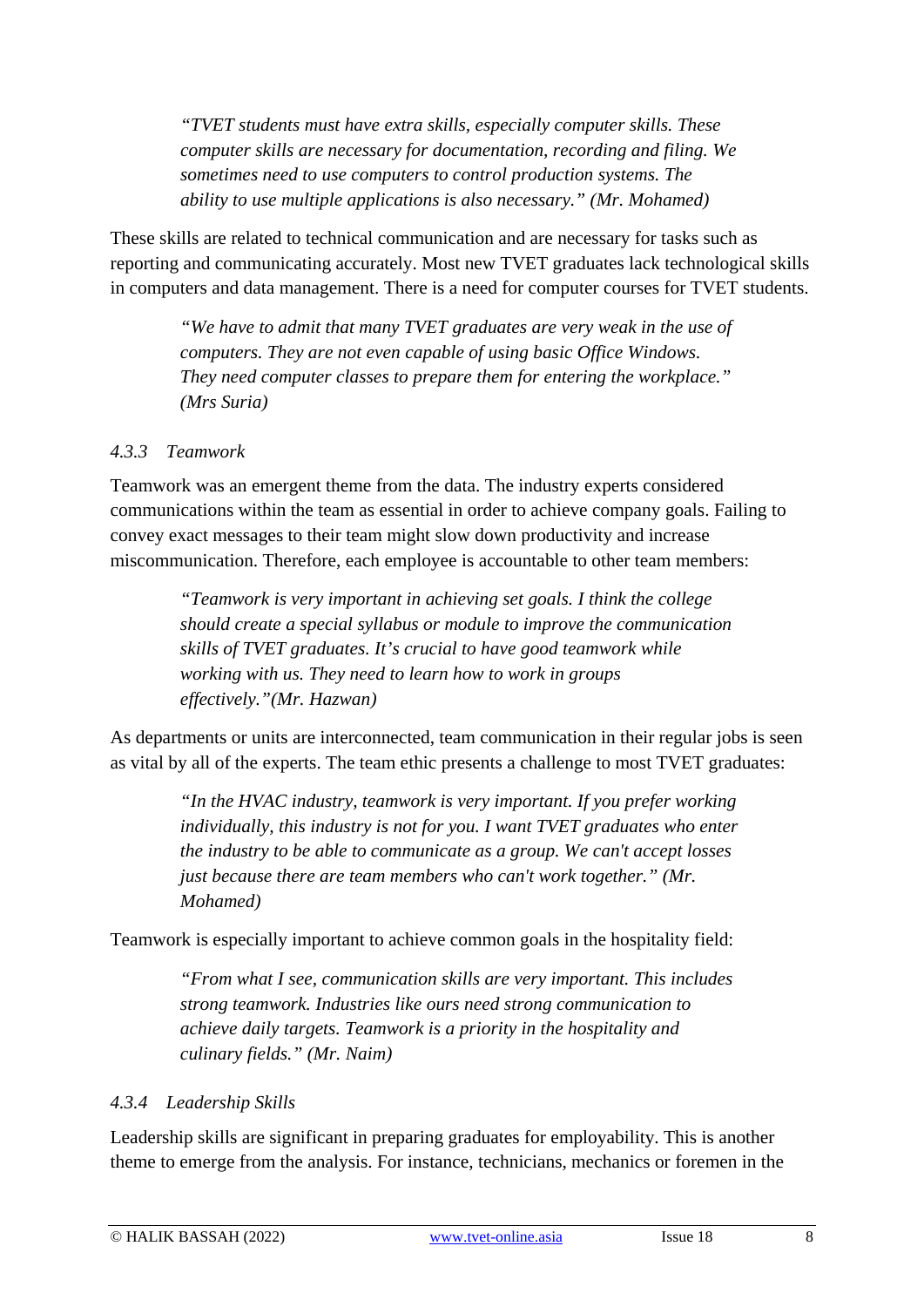automotive industry will not remain in the same position until the end of their careers. As their years of service increase, they gain more experience, explore different areas and can be promoted to higher levels:

*"I see a lot of intern TVET students here who are quite introverted. They don't want to stand out. As they become more senior, they may have the opportunity to be promoted, but only if they have developed good leadership skills. Everyone starts at the bottom, but it shouldn't end there."(Mr. Hazwan)*

Career advancement opportunities in the industry are open to those with leadership qualities. Therefore, industry expects TVET graduates to have the ability to lead a team in order to achieve company goals.

*"Industry definitely needs great teamwork. We need to work together. But how do we have a great team? It is because we have a great leader who can solve problems immediately and work smartly as a team. Being a great industry worker requires not only technical skills, but essential leadership skills. Most fresh graduates do not yet have these leadership skills. But I am sure it can be taught indirectly during the course of their studies. It will benefit them in the future." (Mr. Faiz)*

#### **4.4 The competencies of teaching staff**

Competent TVET teaching staff need to demonstrate professionalism, be knowledgeable, skilled, have a wide social network, and have a good personality. In Malaysia, TVET instructors are primarily concerned with teaching, learning and training, as well as the organisation, management, development, delivery and assessment of the educational curriculum (Ismail et al. 2018). It was noted that TVET educators in this country are often engaged in providing input on training courses. They are also expected to be involved in research and innovation while monitoring students' progress. Meanwhile, the findings from the industry experts showed that the competencies of teaching staff is considered a major TVET problem. The competency of TVET teaching staff should extend beyond their own field to include other skills such as teaching methods and management skills.

#### *4.4.1 Technical Skills*

Skilled instructors in their respective fields are the most important asset in the success of the TVET agenda in Malaysia. According to Ismail et al. (2018), technical skills and innovation components are crucial parts of TVET training which focuses on the specifics occupational area of the TVET Educator. As educators experience theoretical and practical sessions in diverse ways, the emphasis on technical aspect is vital. TVET teaching staff are thus required to possess technical qualifications up to a professional level and be competent in industry practices. However, there are some issues related to the competency of the teaching staff: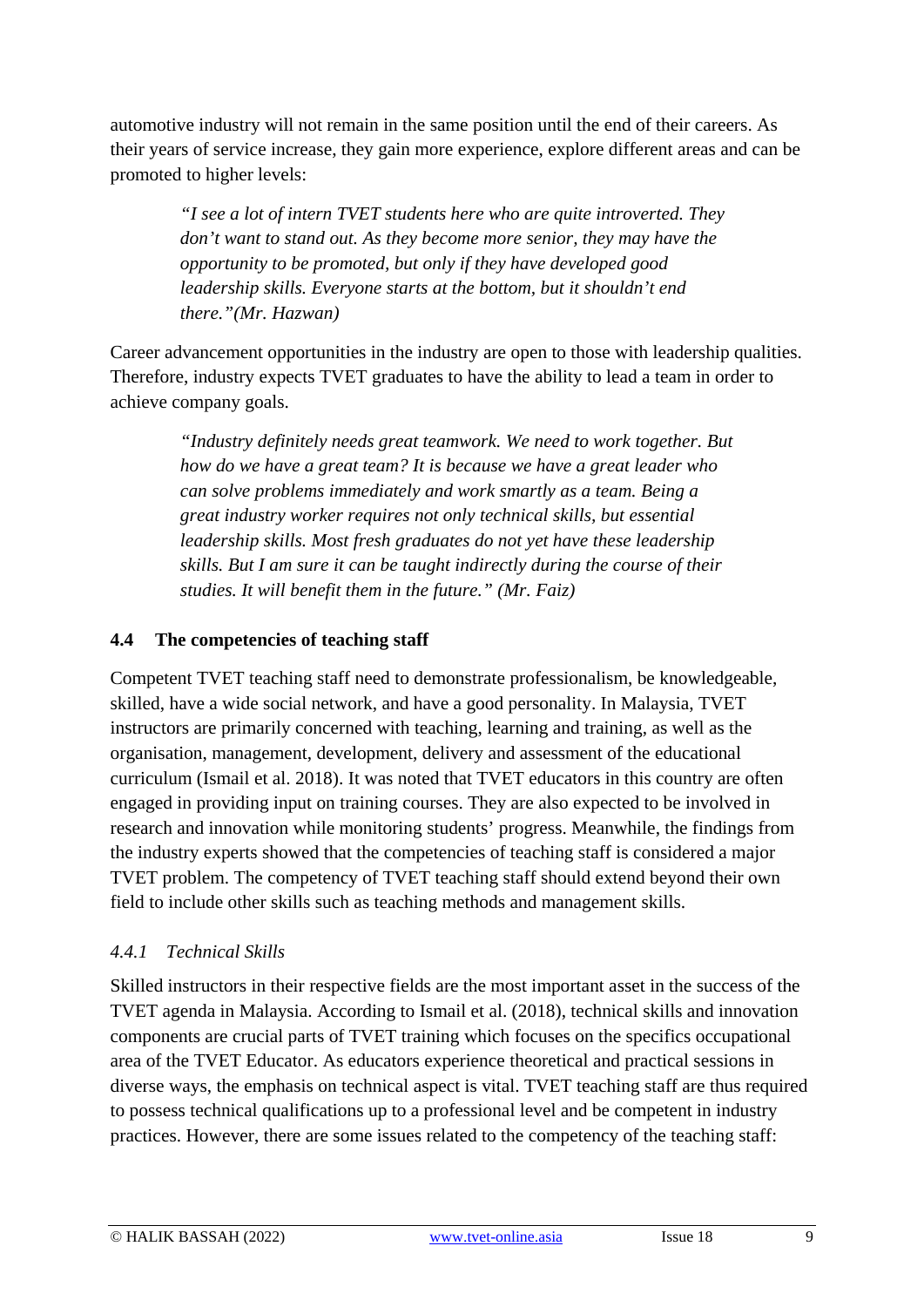*"The competency of teaching staff is among the problems that can be seen. Teaching staff must be competent in terms of technical skills, teaching skills and management skills. They must be qualified to teach and recognised as professionals. They must be capable of troubleshooting and fixing problems as practised in industry. But we have strong doubts about this." (Mr. Mohamed)*

*"There is a competency problem related to the skills of TVET instructors. Okay, when we talk about teaching staff, they should be hands-on... but most of them are not. Not all, but most of them, only know and teach what is in the book." (Mr. Naim)*

#### *4.4.2 Teaching Methods*

The competency of teaching staff also implies that they are able to convey technical knowledge to students efficiently. Ismail et al. (2018) define teaching, learning and training components of TVET educators in Malaysia as the pedagogical and subject-based methodological knowledge and skills according to the requirements of the professional and accreditation bodies. This requires a comprehensive understanding of instructive and methodological tools which meet the particular teaching circumstances according to the requirements of the core curriculum. Therefore, TVET teaching staff should have certified qualifications to teach and deploy methods which are both compelling and effective, ensuring that learning objectives can be achieved. This encourages the application of efficacious qualification strategies and self-evaluation to guarantee the understanding of teaching concepts, teaching plans and their implementation.

> *"I'm not questioning it, but I wonder to what extent the instructors actually teach. Are they really well trained or is their own teacher training too short? When intern students come to us, they don't seem to understand what they have learned so far. So I think instructors need to know how to deliver. Of course they have to be knowledgeable in their field, right?" (Mrs Suria)*

*"We have to train these people to be effective in front of students. That's another big challenge for TVET instructors. They must possess effective teaching techniques, which is not easy because knowledge is conveyed theoretically and practically. Perhaps most TVET instructors have no problem imparting knowledge theoretically, but I see them having trouble in delivering practical modules." (Mr. Saiful)*

#### **4.5 Perception towards TVET**

Malaysians generally have a negative perception towards the TVET education system. Many previous studies have found that people in this country often consider TVET as the last option to continue their studies. It is also seen as catering to those who are less outstanding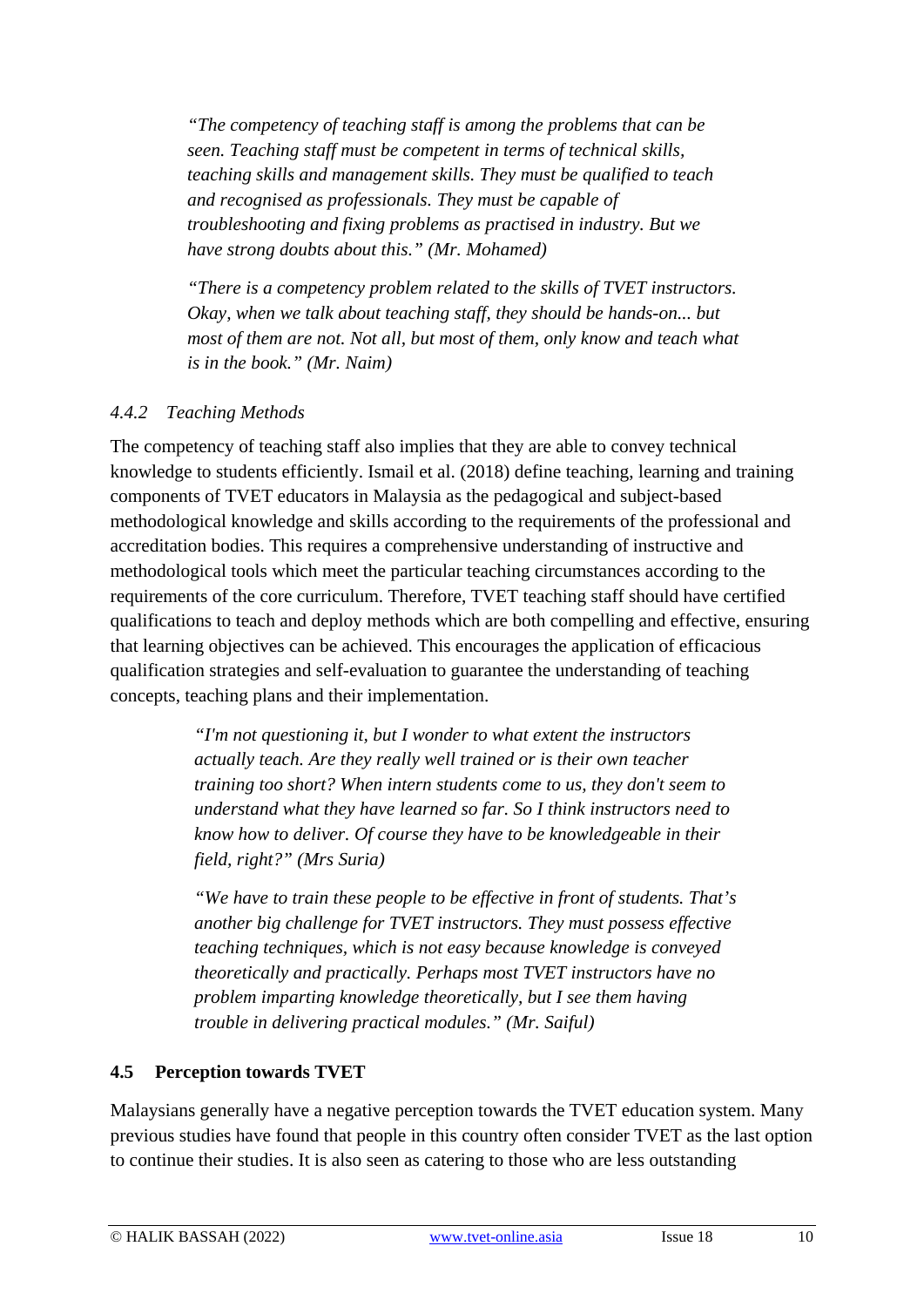academically. One participant stated that most Malaysians discriminate against TVET by labelling it as a second choice or last resort. Talented students also feel hesitant to pursue their studies in TVET. This makes TVET difficult to be empowered.

> *"Another problem with TVET that I see is that most Malaysians consider TVET to be a second choice. Many talented students do not want to enrol in TVET because they will feel it is inferior. So, that's what we need to change, Malaysians must make TVET the main choice of education. We cannot discriminate against TVET. If this continues, we can't take Malaysia's TVET any further." (Mr. Faiz)*

*"People in Malaysia often consider TVET to be for those who have dropped out. That's a big misunderstanding. Supposedly, TVET is considered as another option for education, rather than the second option. Malaysians must understand that conventional education or TVET are of the same standard. For Malaysians to think that TVET is designed for low achievers is totally wrong." (Mr. Saiful)*

Most of the challenges highlighted by the industry experts are related to the low image of TVET among Malaysians. Negative perceptions linked to TVET underpin a mindset of second class education for low achievement students.

> *"We know that, in Malaysia, TVET is considered a less prestigious choice of study than the academic stream. Many Malaysians thought that TVET was a last resort for those who are not interested in academics. The worst part is, this perception leads to minimal enrolment in TVET training programmes. This will definitely hamper the development of further TVET activities in collaboration with various industries. I think this could result in a shortage of skilled labour for this country." (Mrs Suria)*

> *"When Malaysians underestimate TVET, I can clearly see some serious problems. The first one is that student enrolment will decrease, then standards for industry acceptance will also be low. This will make TVET graduates less attractive for employment than academic graduates." (Mr. Hazwan)*

### **5 Discussion**

One of the key findings from the study is uncoordinated TVET governance. With two accreditation bodies, namely the Malaysian Qualifications Agency (MQA) and the Department of Skills Development (DSD), there is a governance stalemate which presents a major challenge to TVET implementation. The TVET pathway is unclear, lacking a standard certification system to assess the competencies of TVET graduates in polytechnics, IKBN,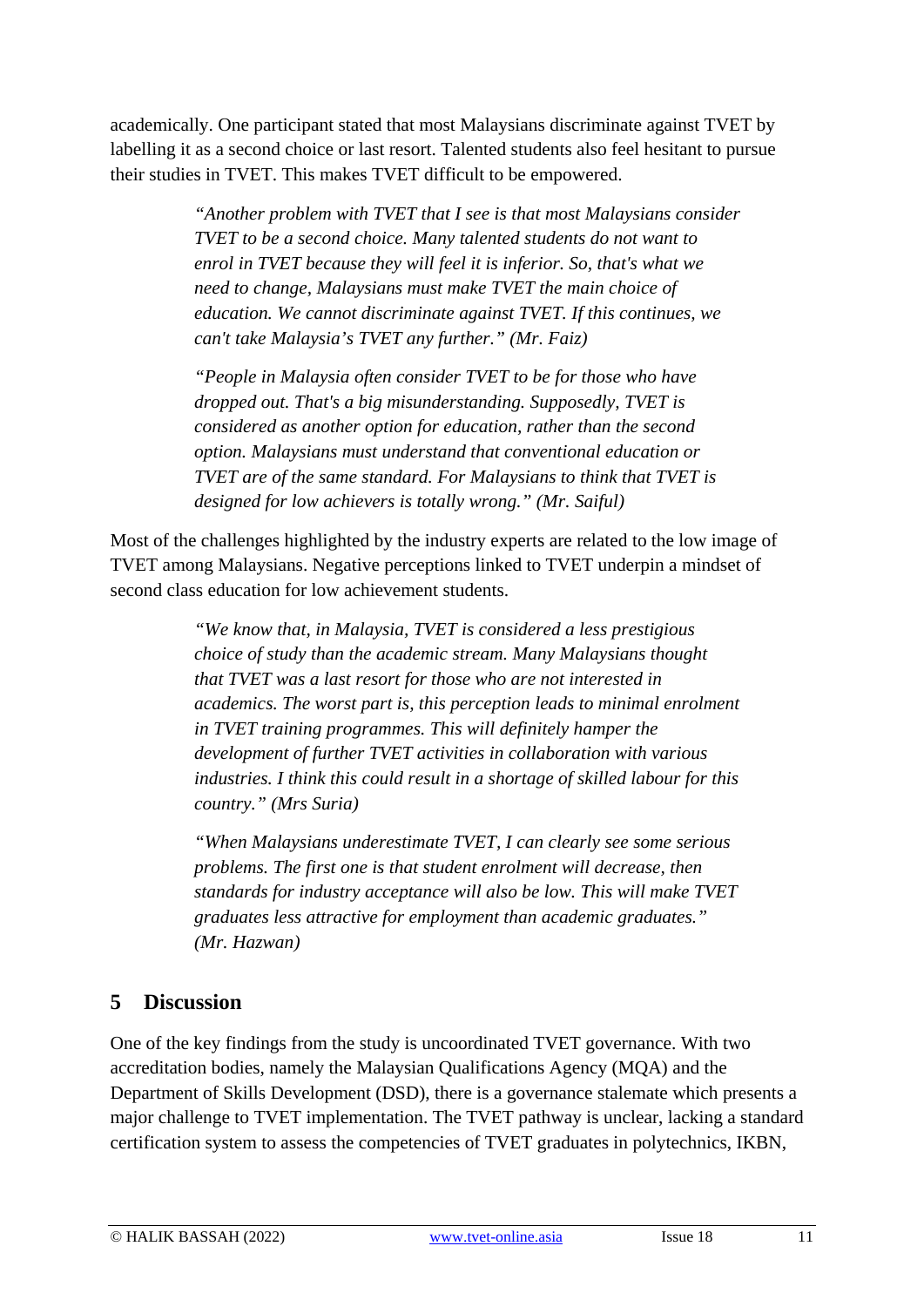ILP, Community Colleges and so on (Kee & Kiong 2016). The establishment of a special committee to decide on a single certification for TVET in Malaysia could guarantee the standards and quality of TVET.

Another key finding from the data is the lack of soft skills among TVET graduates. This needs to be addressed quickly. Industry experts identified poor social and communications skills among TVET graduates and interns. Graduates with superior soft skills such as the ability to work on their own with minimal supervision, who are technologically adept and possess leadership qualities, who can easily adapt to the environment and have intellectual skills, are more likely to find a job in a shorter period of time (Azah et al. 2007). More activities to develop graduates' soft skills should therefore be implemented at campus level (Osman et al. 2008).

Similar research by Dwiyanti et al. (2021) suggested that students who aim to work in the logistics industry should develop their soft skills accordingly: negotiating skills, managing stress, presentation skills, critical thinking skills, time management, oral communication, teamwork, the ability to prioritise and to be comfortable with change (Wagner 2020 in Dwiyanti 2021). In the article, it was noted that most of the skills needed by TVET graduates in Indonesia are soft skills that cannot be prepared in a short space of time, therefore TVET institutions must optimise collaboration between logistics industries with technological solutions for learning activities.

According to industry experts, social skills are also significant for TVET graduates. The experts highlighted that poor social skills resulted in poor customer service. This is consistent with the findings of Krishnan et al. (2019) which showed that graduates' poor communication skills affected their quality in handling customers. Good social skills and public relations skills in dealing with customers are absolutely vital and will be beneficial to the company. The experts also suggested refining competency assessments for TVET graduates to take a more holistic view of their real talents.

The next key finding from the data is the competencies of teaching staff. As for Malaysia, the 4th shift of Malaysia Education Blueprint 2015-2025 (Higher Education) is an initiative to produce quality TVET teaching staff who can prepare quality graduates. In Malaysia, TVET teaching staff are sometimes called trainers, instructors or educators. Hanapi et al. (2015) stated that inefficient teaching staff is one of the factors contributing to TVET student unemployment in Malaysia. Mahazani (2015) stated that competence in communication, pedagogical knowledge, and teaching methods affects the quality of TVET instructors in skills training institutions in Malaysia. In order to make TVET the main educational option in Malaysia, teaching staff – whose function it is to impart knowledge or know-how to students or trainees – must have technical skills with professional certification and possess excellent teaching methods.

The last key finding is Malaysians' perception towards TVET. According to Mohd et al. (2015), TVET is often misunderstood as the last option in continuing studies. This stigma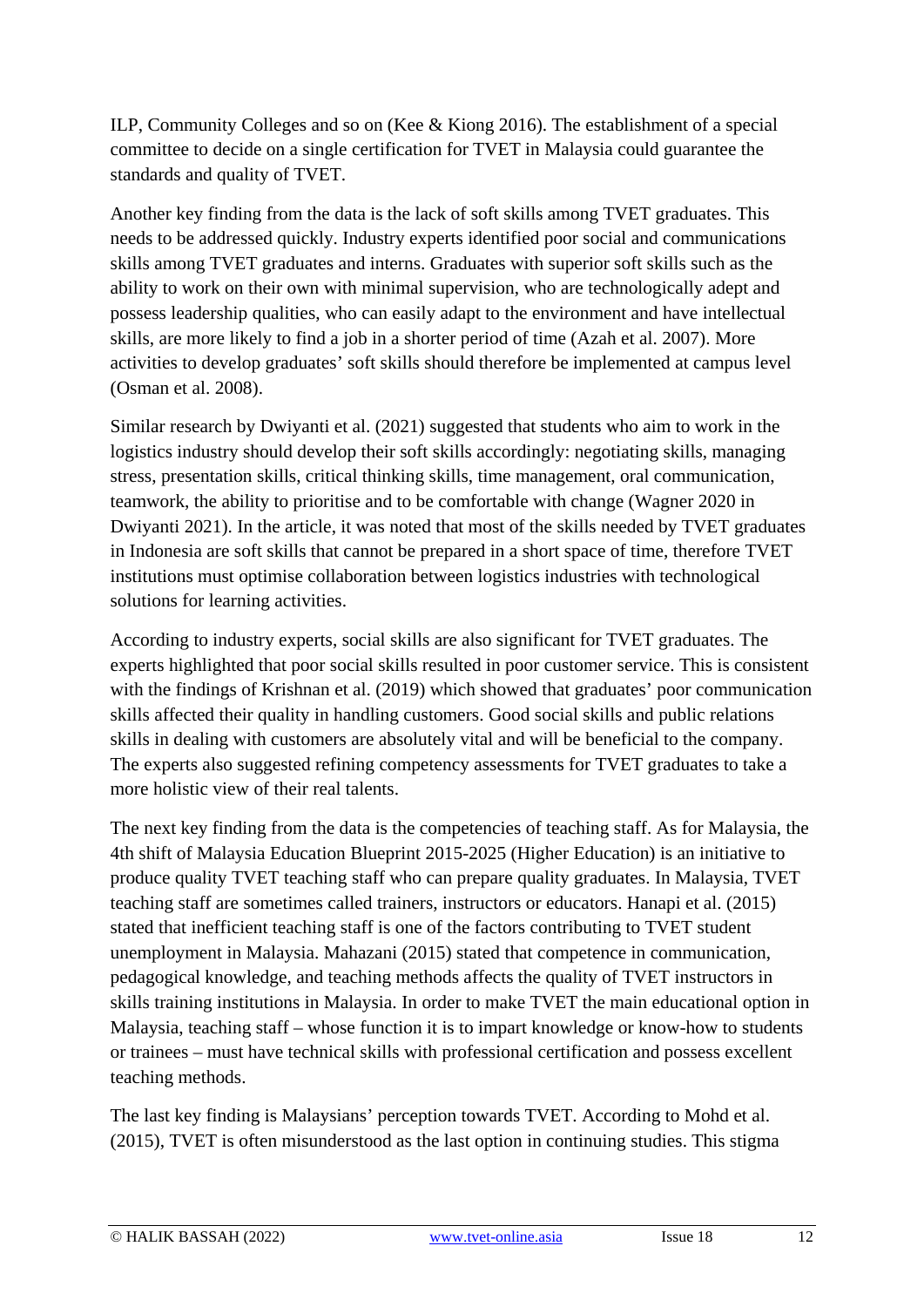probably occurs because the national education system has long placed too much emphasis on academic achievement, rather than enhancing the potential and value of individuals. Perception of TVET becomes more negative when the path to the tertiary level for TVET graduates is unclear. This makes Malaysians feel that TVET is less of an education system and more akin to practical skills training. Therefore, the experts suggest that TVET promotional programmes should be held on an ongoing basis to build awareness of the importance of TVET to the economy and national development.

## **6 Conclusion**

This study has highlighted TVET issues and the challenges that need to be tackled through industry experts' perspective. Their experience of accommodating TVET students and graduates as interns and employees will help to produce better quality graduates in the future. Essentially, collaboration with industry is not just about providing employment opportunities, but is a key factor in providing quality skilled workers. In order to achieve an effective and competitive TVET ecosystem, industry involvement in addressing the real issues and challenges of TVET in Malaysia is imperative.

To conclude, issues such as the governance of TVET must be addressed swiftly in order to standardise TVET in Malaysia. Simultaneously, the refinement of TVET governance will inevitably have a positive impact and improve perceptions of TVET. Subsequently, TVET institutions must work closely together with industries by implementing attachment programmes such as traineeships and train the trainers to develop graduates' soft skills whilst enhancing the competencies of teaching staff in strategic industry collaborations.

## **References**

Alias, M. & Hassan, R. (2013). TVET agency-industry collaborations: addressing diversity. In: TVET@Asia, 1, 1-14. Online: [http://tvet-online.asia/wp](http://tvet-online.asia/wp-content/uploads/2020/03/alias_hassan_tvet1.pdf)[content/uploads/2020/03/alias\\_hassan\\_tvet1.pdf](http://tvet-online.asia/wp-content/uploads/2020/03/alias_hassan_tvet1.pdf) (retrieved 30.05.2013).

Aminuddin, A. K. (2011). Reformasi dalam TVET: perubahan masa hadapan. In: Journal of Edupres, 1, 336–341.

Ashari, Z. H. M. & Rasul, M. S. (2014). Determining the issues and concern in Malaysia's TVET agency-industry engagement. In: 10<sup>th</sup> AASVET Conference. Bangi: Universiti Kebangsaan Malaysia.

Azah, M., Farah, L. M. I., & Haryati, S. (2007). Kemahiran di Kalangan Graduan Sebagai Kriteria Penting Pasaran Tenaga Kerja: Kajian Kes Graduan Fakulti Kejuruteraan, UKM. Bangi: Universiti Kebangsaan Malaysia.

Creswell, J. W. (2012). Educational Research: Planning, Conducting and Evaluating Quantitative and Qualitative Research (4<sup>th</sup> ed.). Boston: Pearson.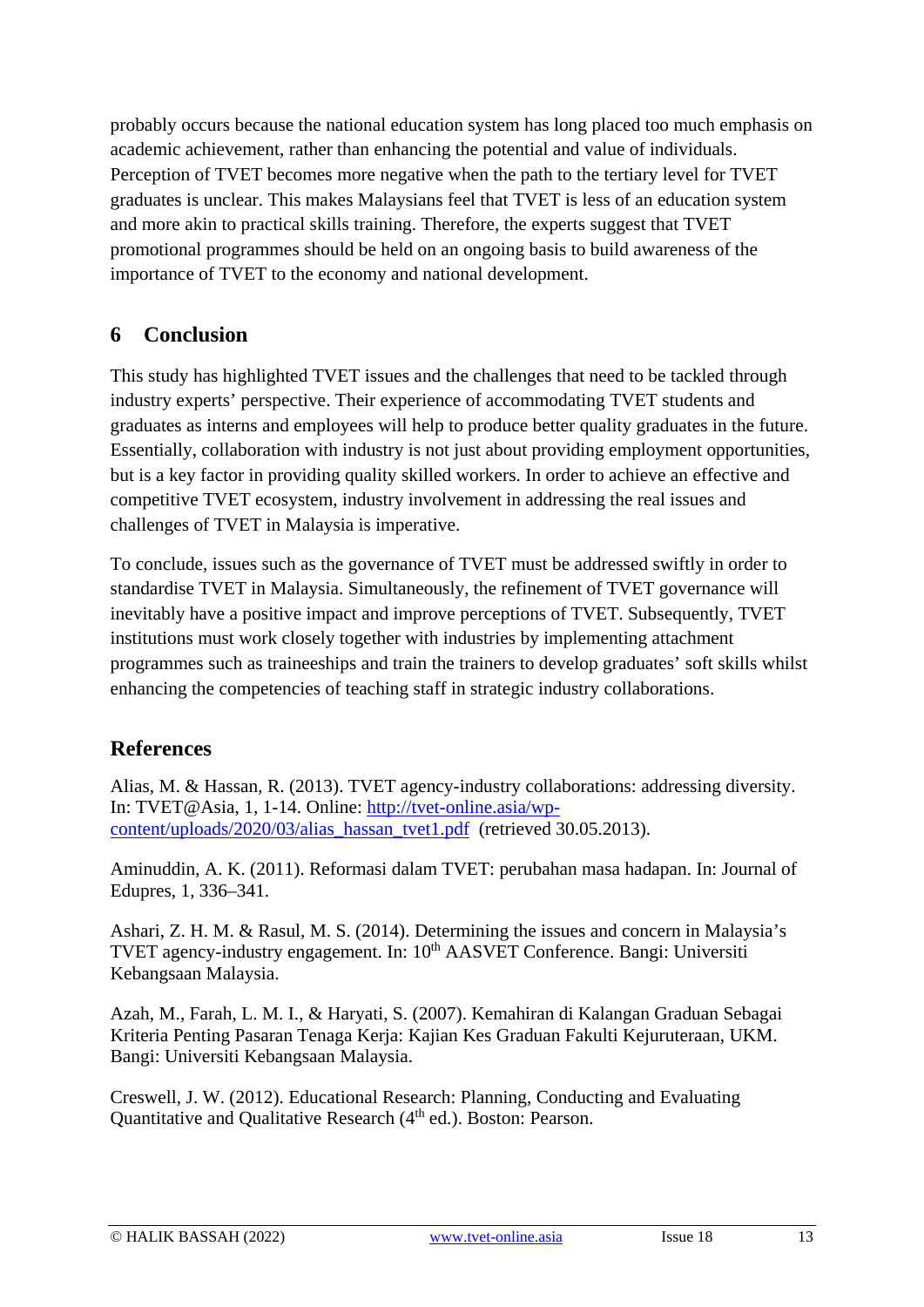Creswell, J. W. (2013). Qualitative Inquiry and Research Design: Choosing Among Five Approaches  $(3<sup>rd</sup>$  ed.). London: Sage Publication.

Cohen, J. (1960). A coefficient for agreement for nominal scales. In: Educational and Psychological Measurement, 20, 37-46.

Dwiyanti, V., Ana, A., & Okitasari, H. (2021). Vocational Education: Answering the Challenges Skills Needs of Logistics Industry. In: TVET@Asia, 17, 1-12. Online: [http://tvet](http://tvet-online.asia/wp-content/uploads/2021/10/Issue-17_Okitasari_etal-2.pdf)[online.asia/wp-content/uploads/2021/10/Issue-17\\_Okitasari\\_etal-2.pdf](http://tvet-online.asia/wp-content/uploads/2021/10/Issue-17_Okitasari_etal-2.pdf) (retrieved 31.12.2020).

Hanapi, Z., Safarin, M., & Che, R. (2015). Unemployment problem among graduates of technical field : competencies of the graduates and quality of the education. In: Sains Humanika 2 (2), 53-57.

Ismail, A., Hassan, R., Abu Bakar, A., Hussin, H., Mat Hanafiah, M. A., & Asary, L. H. (2018). The development of TVET educator competencies for quality educator*.* In: Journal of Technical Education and Training (JTET). 10, 2, 38- 48. Online: [https://www.researchgate.net/publication/330682096\\_The\\_development\\_of\\_tvet\\_educator\\_co](https://www.researchgate.net/publication/330682096_The_development_of_tvet_educator_competencies_for_quality_Educator) [mpetencies\\_for\\_quality\\_Educator](https://www.researchgate.net/publication/330682096_The_development_of_tvet_educator_competencies_for_quality_Educator) (retrieved 28.01.2022).

Kee C. C. & Kiong H. L. (2016). Malaysia's education crisis - Can TVET help? In: Malaysian Journal of Economic Studies 53, 1, 115-134.

Krishnan, I. A., Ching, H. S., Ramalingam, S., & Maruthai, E. (2019). An Investigation of Communication Skills Required by Employers from the Fresh Graduates. In: Pertanika Journal Society Science & Humanities, 27, 3, 1507-1524.

Liew, M. S., Shahdan, T. N. T., & Lim, E. S. (2012). Strategic and Tactical Approaches on University-Industry Collaboration*.* In: Procedia - Social and Behavioral Sciences, 56, 405– 409. Online:<https://www.sciencedirect.com/science/article/pii/S1877042812041316> (retrieved 28.01.2022).

Mahazani, A. (2015). Developing the Knowledge-Based Human Resources that Support the Implementation of the National Dual Training System (NDTS): Evaluation of TVET Teacher's Competency at Mara Training Institutions. Batu Pahat: Universiti Tun Hussein Onn Malaysia.

Merriam, S. & Tisdell, E. (2015). Qualitative Research: A Guide to Design and Implementation  $(4<sup>th</sup>$  ed.). San Francisco: John Wiley & Sons.

Montoya, C. M. (2016). Preparing for interview research: the interview protocol refinement framework. The Qualitative Report (TQR), 21, 5, 811-831.

Mohamad, S. R., Zool, H., Mohamed, A., Norzaini A., & Rose, A. (2015). Transforming TVET in Malaysia: harmonizing the governance structure in a multiple stakeholder setting. In: TVET@Asia, 4, 1-12. Online: [http://tvet-online.asia/wp](http://tvet-online.asia/wp-content/uploads/2020/03/rasul_etal_tvet4.pdf)[content/uploads/2020/03/rasul\\_etal\\_tvet4.pdf](http://tvet-online.asia/wp-content/uploads/2020/03/rasul_etal_tvet4.pdf) (retrieved 28.01.2022).

Mohd, J. A., Noor, H. J., & Annas, A. H. (2015). TEVT di Malaysia: Cabaran dan Harapan. In: Seminar Kebangsaan Majlis Dekan-Dekan Pendidikan Awam 2015.